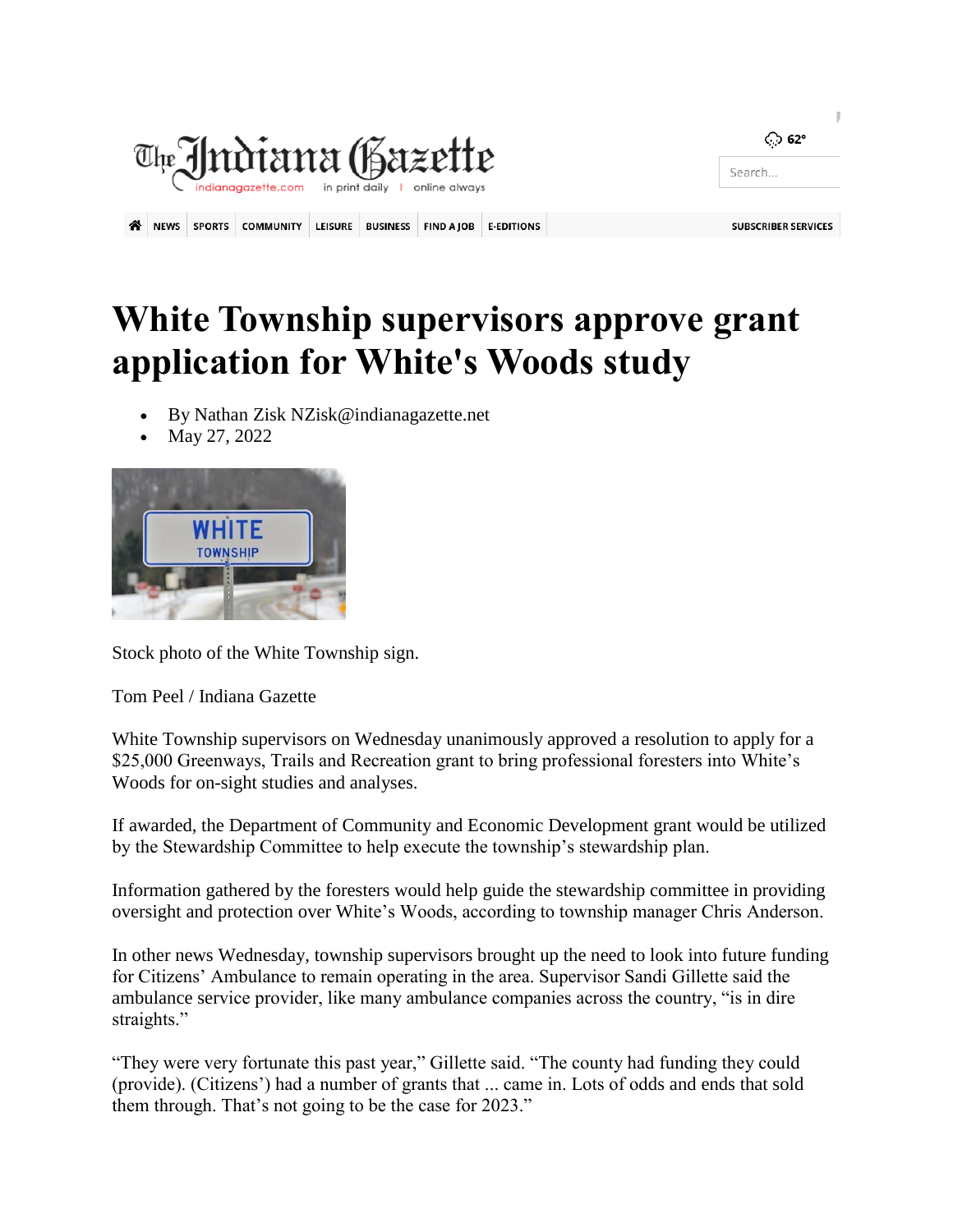Gillette said this is the first time Citizens' is reaching out to municipalities for funding. Some townships are considering levying fees based on property taxes, but White Township does not have a property tax and will need to consider other ways to raise the \$398,000 projected to keep the company running in 2023.

"They're looking how they can remain a county-wide service," Gillette said. "And the only way they can do it is if we as a county and municipalities come together and support that."

White Township has donated more than \$100,000 in the past to keep the ambulance service operating, but that won't cut it with rising costs of gas, decreased ambulance memberships, COVID, inflation and other economic variables, according to Gillette. Vice chairman Rich Gallo said if Citizens' can't operate in the area, there may not be another ambulance company that could come in and take its place.

"People don't think about (how) when you dial 911, they come," Gillette said. "No one thinks about it as essential because they've been here for 58 years."

Gillette mentioned a few potential ways to raise money to fund Citizens', including charging each household a set fee, levying fees based on the number of people living in households and working with corporate sponsors and business partners.

Also Wednesday, township supervisors approved a number of motions and resolutions.

Supervisors unanimously approved purchasing a \$7,950 inflatable shoring kit to prevent cave-ins during spot repairs on sewer pipes.

"Right now, our sanitary sewer crews (are) undergoing spot repairs," Anderson said. "They find an isolated section that needs repaired, they go and they dig down and repair sections of sewer pipe. The shoring is what's installed in the trench so that the trench doesn't cave in."

Supervisors unanimously approved the removal of three dead trees from Fourth Ward Park for \$900. Township chairman George Lenz expressed concerns over whether there would be a conflict with jurisdiction, given Fourth Ward Park is in Indiana Borough, not White Township.

But township supervisor Gail McCauley said the present safety hazard outweighed any jurisdictional concerns.

"This is dangerous," McCauley said. "This is a park. There's a playground there. All we would need is a dead tree to fall on a child, and how remiss would we be?"

Supervisors unanimously approved renewing the township's 2022-23 vision and dental benefits, at no cost increase, for all township employees who elect to use those benefits. Though, the board agreed to revisit the vision and dental plans in August to consider combining plans for better benefits at a lower rate.